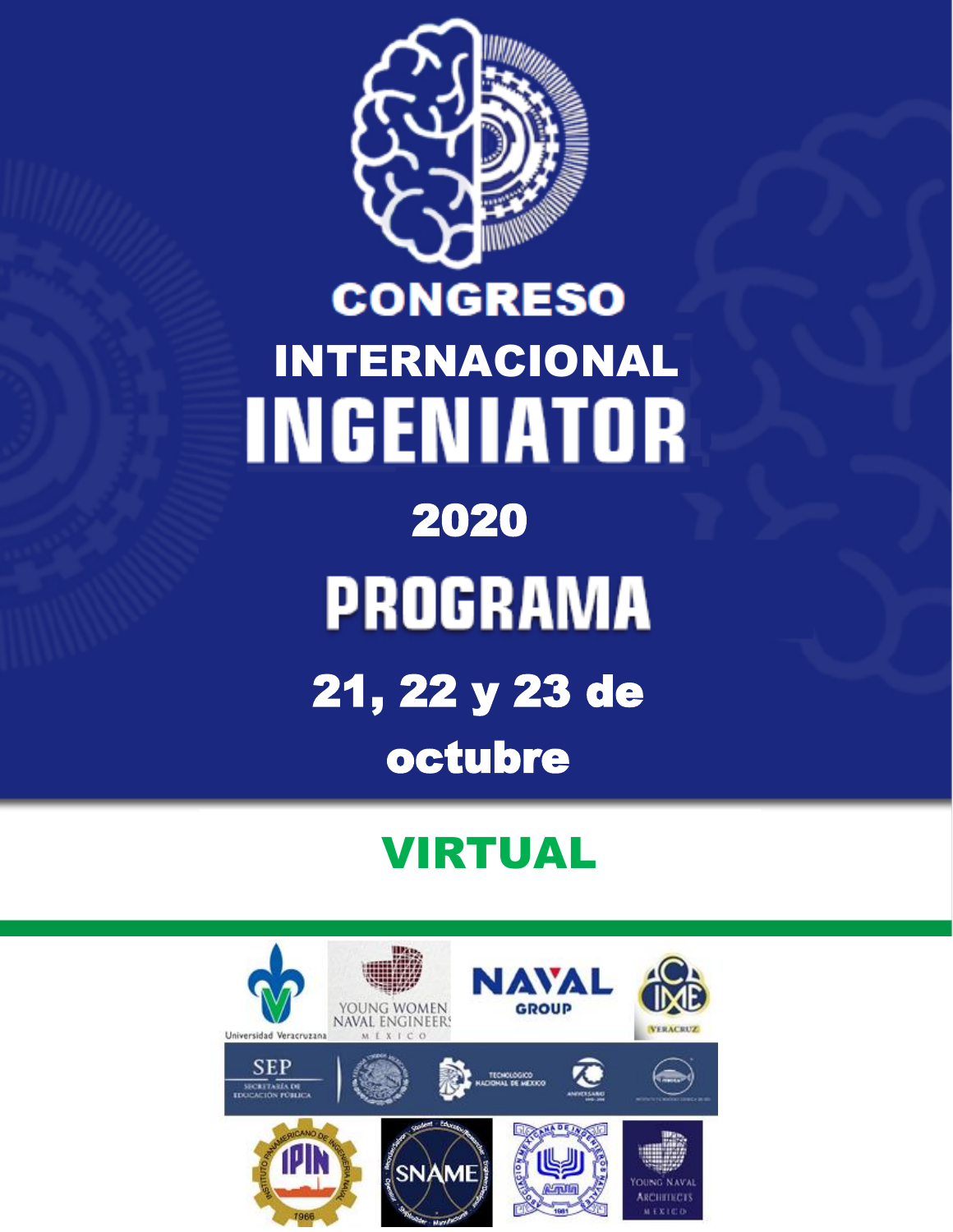

# **MIÉRCOLES 21 DE OCTUBRE SALA VIRTUAL**

| <b>INAUGURACIÓN DEL EVENTO</b>                                                  | 9:00H             |
|---------------------------------------------------------------------------------|-------------------|
| <b>PANEL DE EXPERTOS</b><br><b>ACADÉMICOS UV - INDUSTRIA</b><br><b>NACIONAL</b> | $10:40 - 11:40$ H |
| <b>RESILIENCIA, INNOVACION E</b><br><b>INGENIERIA</b>                           |                   |

SALA VIRTUAL ÚNICA EGRESADOS INGENIERÍA INDUSTRIAL, NAVAL Y MECÁNICA

**CAFÉ CON EGRESADOS** 

17:00 H

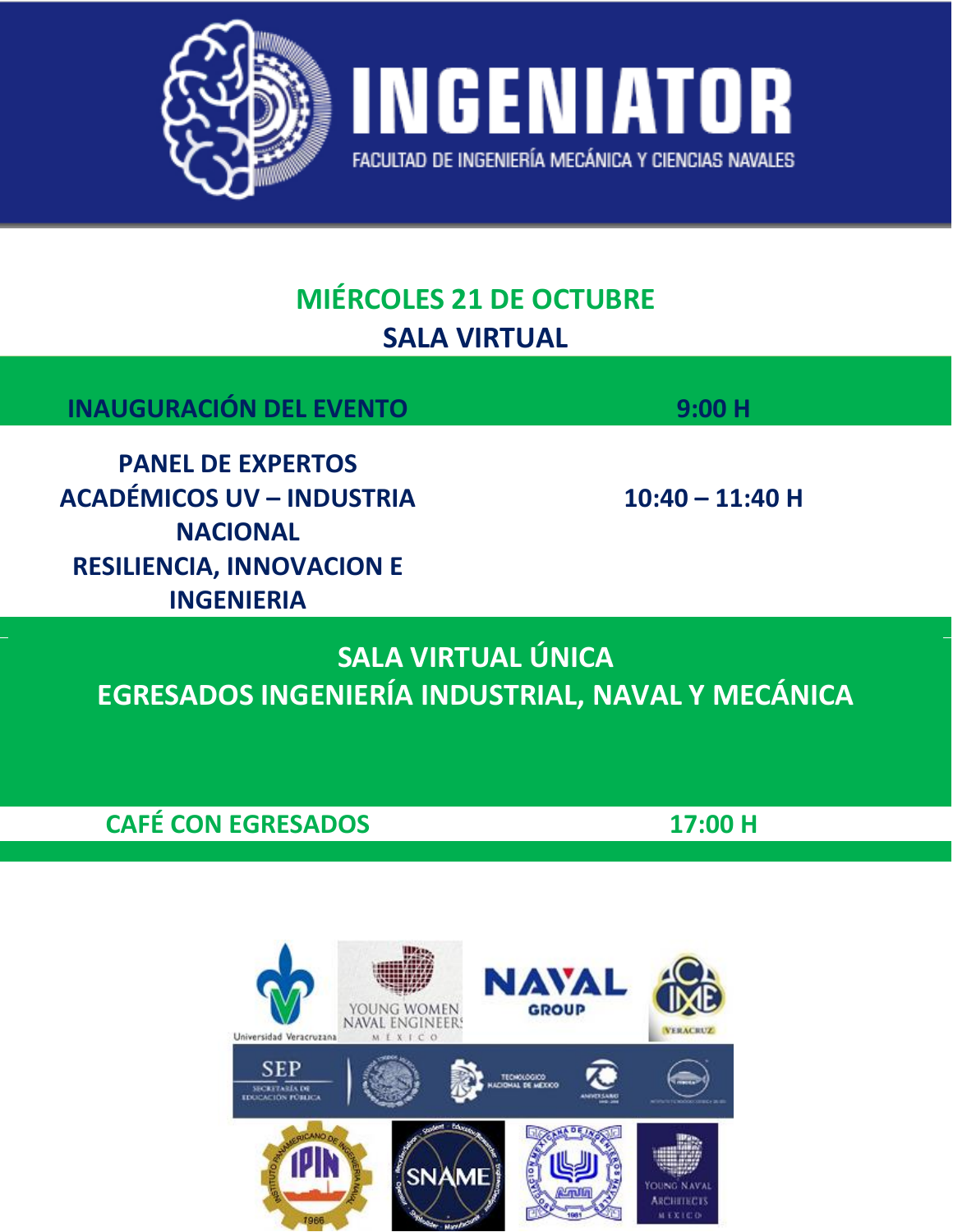

#### **JUEVES 22 DE OCTUBRE SALA VIRTUAL 1**

#### **CONFERENCIAS INGENIERÍA NAVAL**

| <b>BIENVENIDA</b>                        | $10:00 - 10:20$ H |
|------------------------------------------|-------------------|
| <b>DR. NEWTON NARCISO PEREIRA BRASIL</b> | $10:20 - 10:50$ H |
| DR. GUSTAVO ROQUE DA SILVA ASSI BRASIL   | $10:50 - 11:20$ H |
| <b>NAVAL GROUP</b>                       | $11:20 - 11:50$ H |
| <b>NAVAL GROUP</b>                       | $11:50 - 12:20$ H |
| <b>MSc. RAÚL EUGENIO PODETTI</b>         | $12:20 - 12:50$ H |
| <b>AMIN</b>                              | $12:50 - 13:20$ H |
| <b>SNAME</b>                             | $13:20 - 13:50$ H |
|                                          |                   |

#### **ENCUENTRO CUERPOS ACADÉMICOS**

#### **16:00 – 17:00 H**

# **SALA VIRTUAL ÚNICA ESTUDIANTES Y ACADÉMICOS E INVITADOS INGENIERÍA INDUSTRIAL, NAVAL Y MECÁNICA**

#### **INTERNACIONALIZACIÓN 17:00 H**

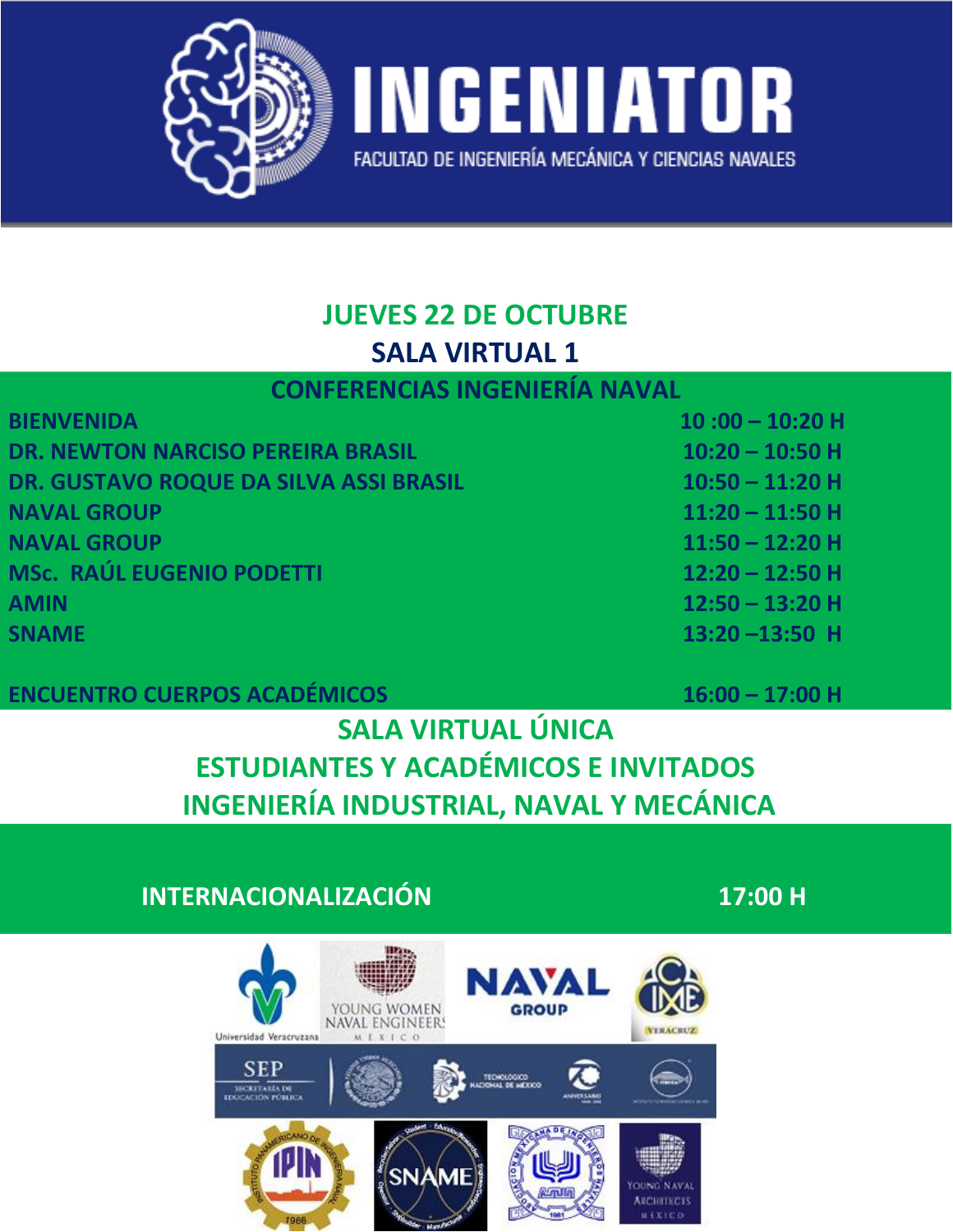

# **JUEVES 22 DE OCTUBRE SALA VIRTUAL 2**

#### **CONFERENCIAS INGENIERÍA INDUSTRIAL**

| <b>BIENVENIDA</b>                                | $10:00 - 10:20$ H |
|--------------------------------------------------|-------------------|
| ING. DANHIZ DÍAZ PEREIRA<br><b>CUBA</b>          | $10:20 - 10:50$ H |
| ING. GONZALO FIGUEROA RODRÍGUEZ PUERTO RICO      | $10:50 - 11:20$ H |
| <b>POR CONFIRMAR VENEZUELA</b>                   | $11:20 - 11:50$ H |
| <b>MBA IIND DÁMASO FCO. ACOSTA ACOSTA MÉXICO</b> | $11:50 - 12:20$ H |
| (POR CONFIRMAR)                                  | $12:20 - 12:50$ H |
|                                                  | $12:50 - 13:20$ H |

#### **ENCUENTRO CUERPOS ACADÉMICOS**

**16:00 – 17:00 H**

**13:20 –13:50 H**

# **SALA VIRTUAL ÚNICA ESTUDIANTES Y ACADÉMICOS E INVITADOS INGENIERÍA INDUSTRIAL, NAVAL Y MECÁNICA**

**INTERNACIONALIZACIÓN 17:00 HRS**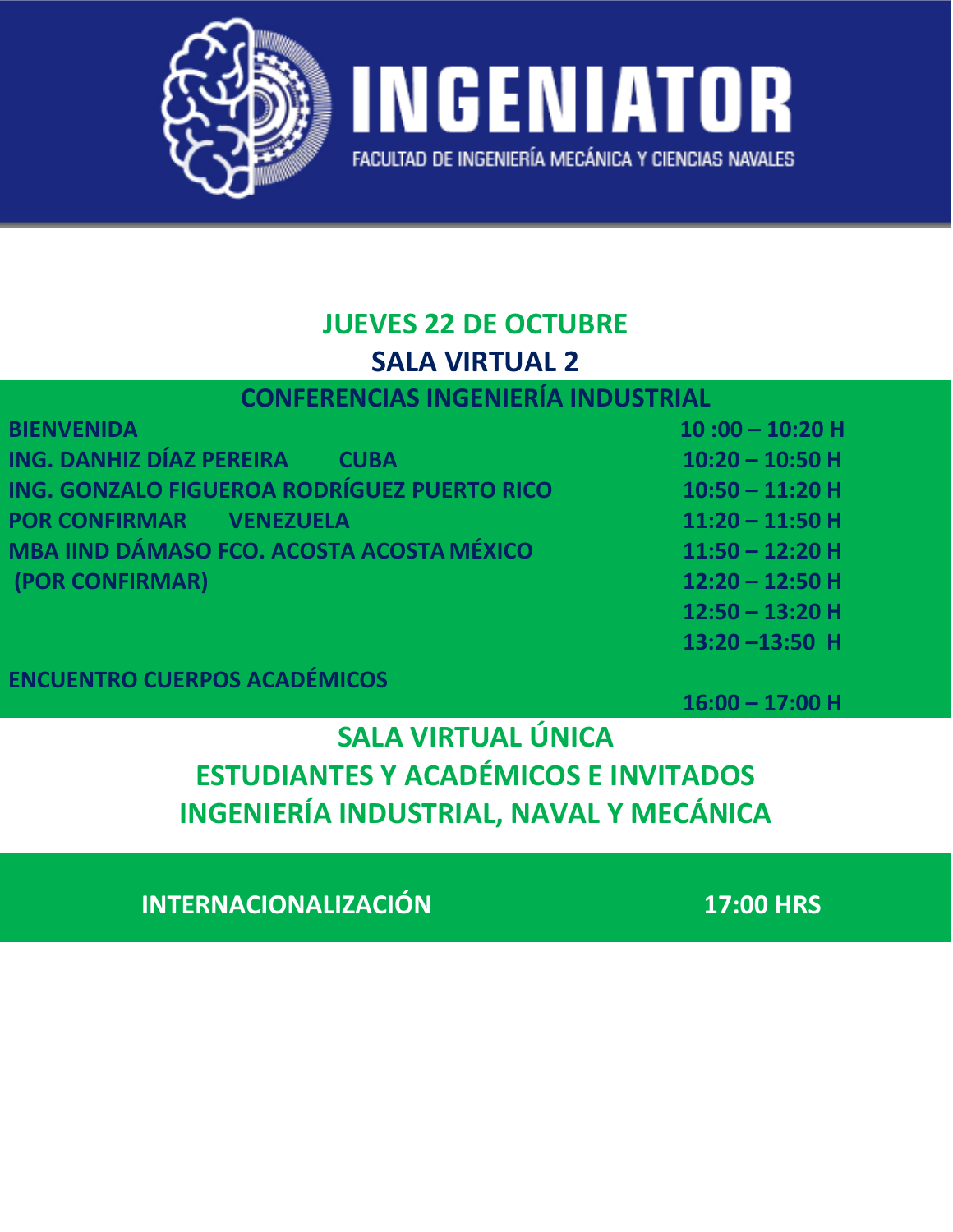



### **JUEVES 22 DE OCTUBRE SALA VIRTUAL 3**

#### **CONFERENCIAS INGENIERÍA MECÁNICA CONFERENCIAS INGENIERÍA MECÁNICA ELÉCTRICA**

| <b>BIENVENIDA</b>                           | $10:00 - 10:20$ H    |
|---------------------------------------------|----------------------|
| <b>CAPITÁN NAHUM CAMACHO ZAMORA</b>         | $10:20 - 10:50$ H    |
| DR. JOSÉ MANUEL RIESCO ÁVILA UG             | $10:50 - 11:20$ H    |
| ING. ANA MARÍA MACÍAS MAJA CONSULTING GROUP | $11:20 - 11:50$ H    |
| <b>TENARIS TAMSA (POR CONFIRMAR)</b>        | <b>POR CONFIRMAR</b> |
|                                             |                      |

**ENCUENTRO CUERPOS ACADÉMICOS**

**SALA VIRTUAL ÚNICA ESTUDIANTES Y ACADÉMICOS E INVITADOS INGENIERÍA INDUSTRIAL, NAVAL Y MECÁNICA**

**16:00 -17:00 H**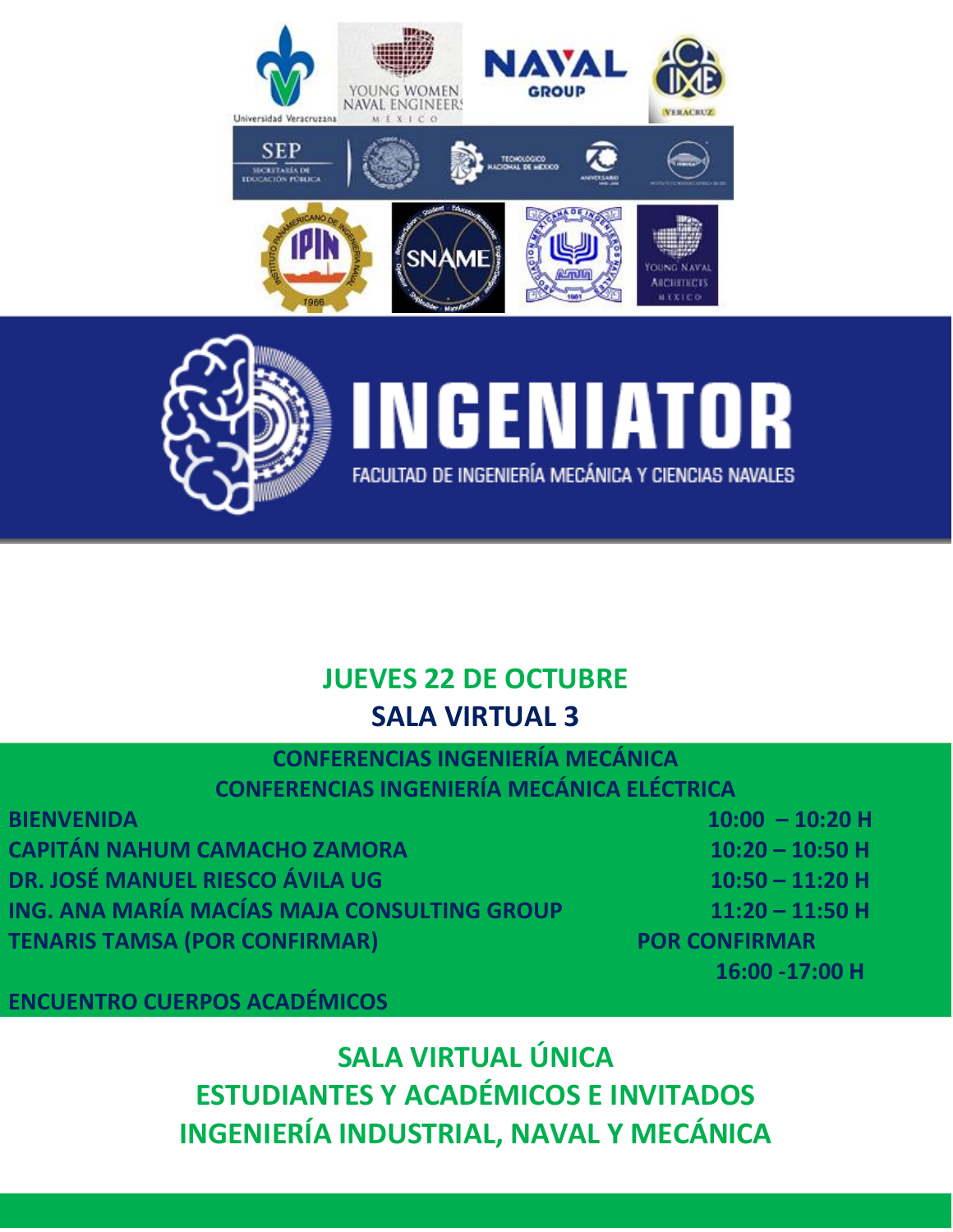